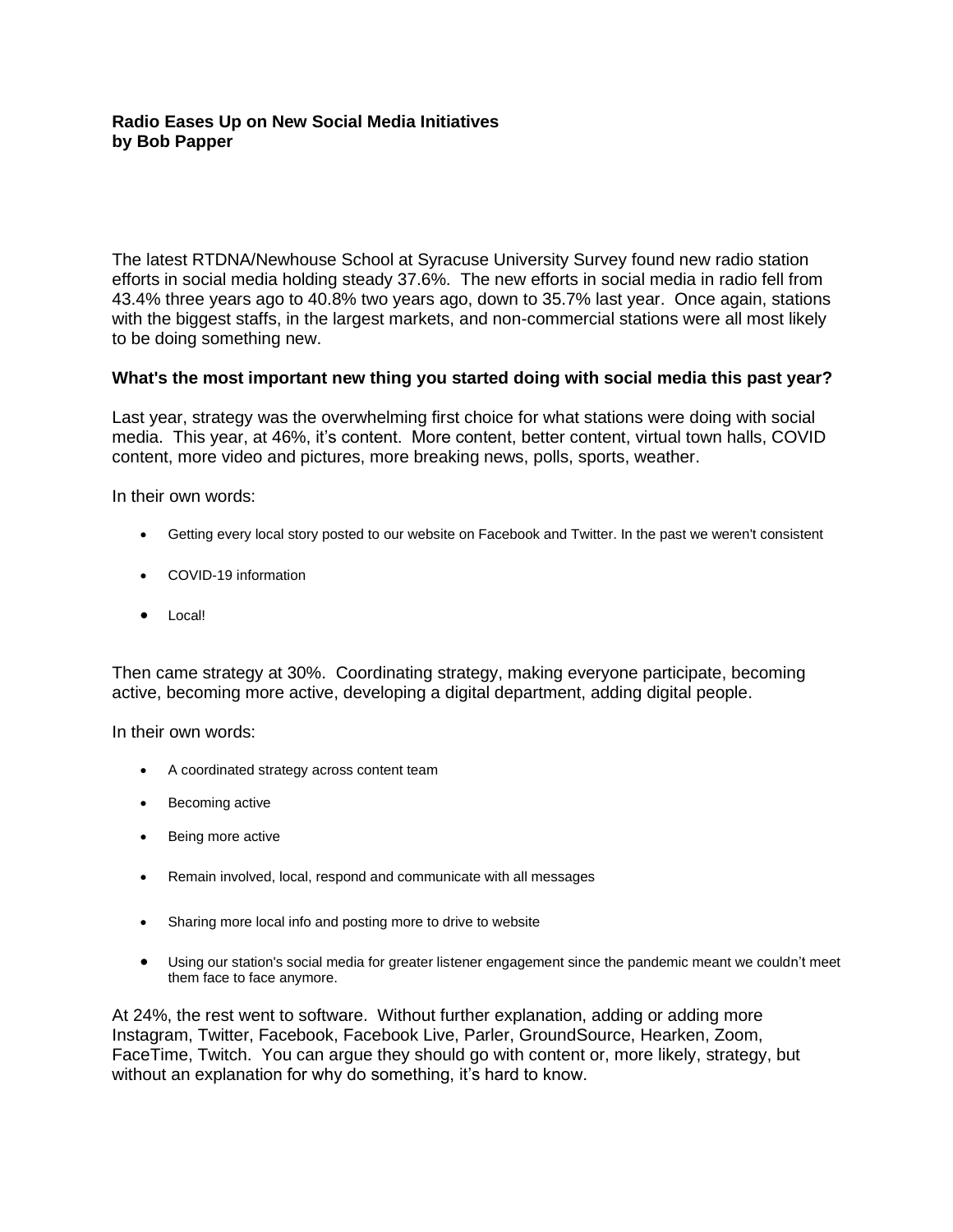In their own words:

- **Streaming**
- Facebook Live
- GroundSource

|                | Station only | Newsroom only | .<br><b>Both</b> | <b>No</b> |
|----------------|--------------|---------------|------------------|-----------|
| All Radio      | 71.1%        | 1.8%          | 20.9%            | 6.2%      |
| Market         |              |               |                  |           |
| Major          | 68.7         | 4.5           | 20.9             |           |
| Large          | 73.8         | 1.2           | 21.2             | 3.8       |
| Medium         | 70.8         | 1.5           | 23.1             | 4.6       |
| Small          | 71.2         | 0.9           | 18               | 9.9       |
|                |              |               |                  |           |
| Commercial     | 71.2         | 0.7           | 20.4             | 7.7       |
| Non-commercial | 71.1         | 4.4           | 21.9             | 2.6       |

### **Does the radio station or newsroom have a Facebook page? 2021**

The non-use of Facebook went up this year. The nearly 2-point increase canceled out the nearly 2-point drop from a year ago. The absence of Facebook use was highest in both the largest and smallest markets. Even in newsrooms with 10 or more news people, there were some stations without Facebook pages.

|                | Constantly | Daily | Periodically | <b>No</b> |
|----------------|------------|-------|--------------|-----------|
| All Radio      | 15.6%      | 22.9% | 22.9%        | 38.5%     |
| Market         |            |       |              |           |
| Major          | 34.3       | 31.3  | 17.9         | 16.4      |
| Large          | 20         | 26.2  | 25           | 28.7      |
| Medium         | 10.9       | 20.3  | 25.8         | 43        |
| Small          | 6.4        | 18.3  | 21.1         | 54.1      |
|                |            |       |              |           |
| Commercial     | 13         | 18.9  | 21.1         | 47        |
| Non-commercial | 21.9       | 32.5  | 27.2         | 18.4      |

#### **Is the radio newsroom actively involved with Twitter? 2021**

Radio's use of Twitter is virtually identical to a year ago. Some numbers edged up and some down, but most moved less than a single point one way or the other.

In radio, more than 60% (61.5%) of news directors and general managers said they used no social media programs other than Facebook and Twitter. That's up less than a point from last year. The bigger the market, the bigger the staff, and non-commercial stations were most likely to use social media beyond Facebook and Twitter. In fact, non-commercial stations were nearly the mirror image of commercial ones, with 61.5% of non-commercial stations using additional social media while 71% of commercial stations were not.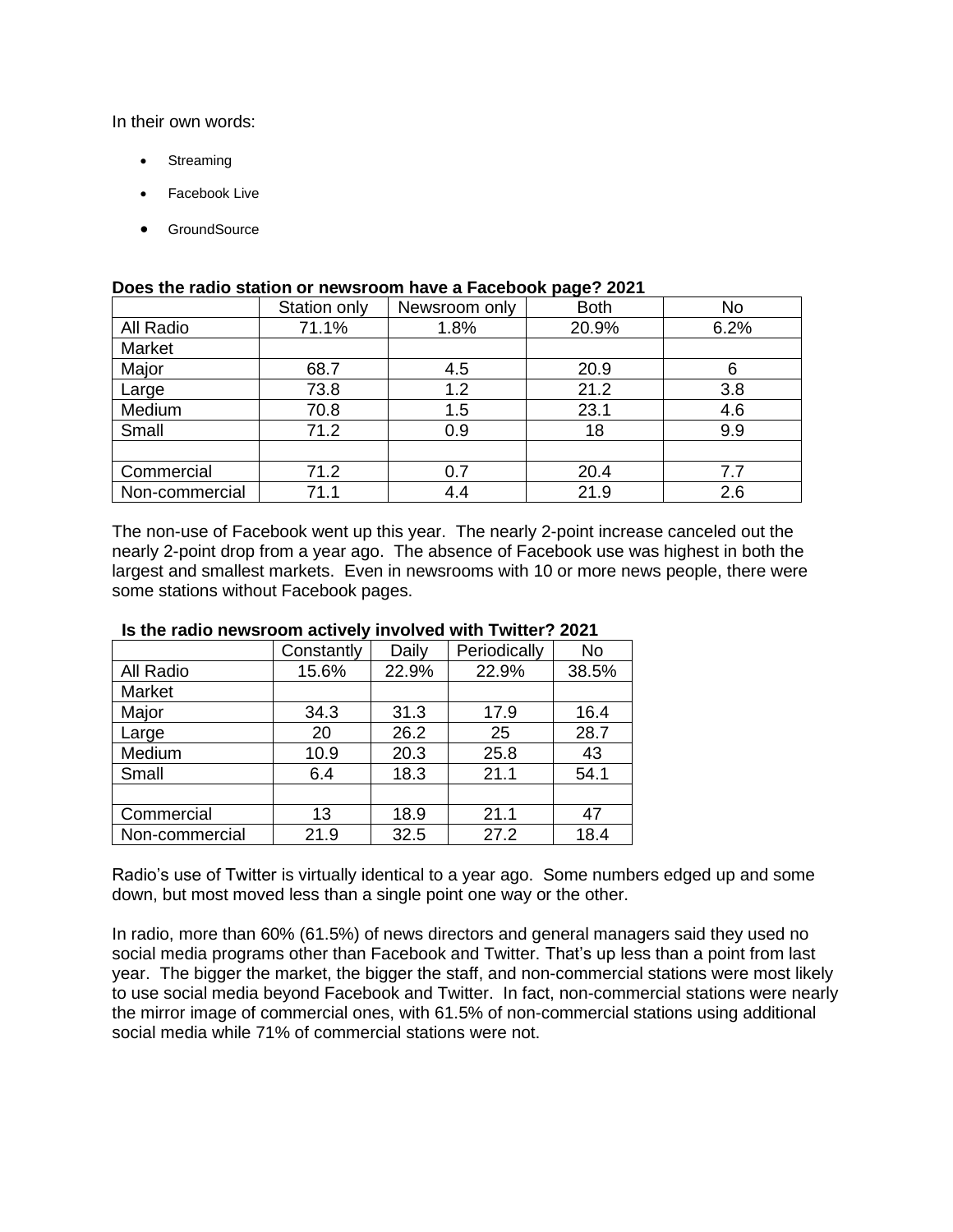Beyond Facebook and Twitter, 86% of those who said they used other social media listed Instagram – dwarfing all other software. Even so, only a third of all radio stations that run local news are using Instagram.

In their own words:

- Instagram and YouTube for interviews and photos of stories and events
- Instagram -- music and podcast promotion
- Instagram photos and captions
- Instagram to post station-wide things and some news
- Instagram for story and content promotion; LinkedIn for story, program promotion
- Instagram is tied into our FB posts
- Instagram -- highlight station activities and promotions

YouTube was mentioned by 10%

• YouTube for original digital video and reposting broadcast video

SnapChat hit 5%, and LinkedIn came in at 4%. Everything else came in at just one or two mentions:

TikTok

Reddit

Parler

RMTP (real time messaging protocol)

Switcher Studio (for multi-camera operation)

SoundCloud (for audio distribution)

Vimeo (video hosting and sharing platform)

Twitch (live streaming, especially by gamers)

Radio.com (broadcast and internet platform owned by Entercom)

NFHS Network (for live high school sports)

Mixlr (live audio to the web)

| - -                  |              |                |                |             |
|----------------------|--------------|----------------|----------------|-------------|
|                      | Avg. No. (in | Median No.     | <b>Minimum</b> | Maximum (in |
|                      | thousands)   | (in thousands) |                | thousands)  |
| <b>Overall Radio</b> | 44           |                |                | 1,500       |
| Market size          |              |                |                |             |
| Major market         | 180.1        | 48.3           |                | 1,500       |

# **Number of social media engagements in the most recent month**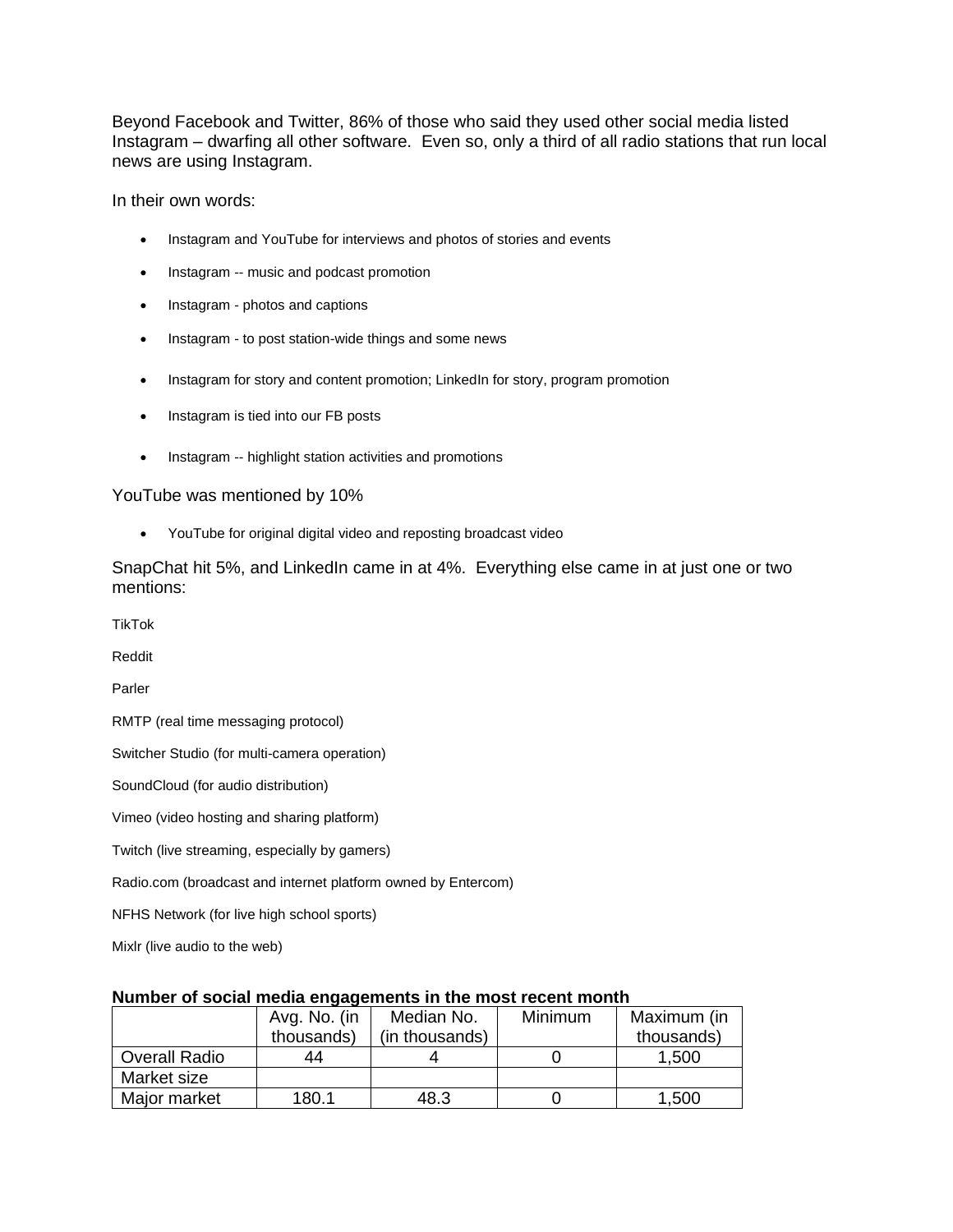| Large market        | 66.1 |     | 500   |
|---------------------|------|-----|-------|
| Medium market       | 22.1 |     | 300   |
| <b>Small Market</b> | ′.6  |     | 46.6  |
|                     |      |     |       |
| Commercial          |      |     | 1,500 |
| Non-commercial      | 30.9 | 7.5 |       |

Four years into this question, and most news directors and general managers still don't know the answers, so you need to view the numbers through that caution. Still, well over a hundred news directors and GMs filled in numbers, so the results are reportable.

|                      | Average | Median | Minimum | Maximum |
|----------------------|---------|--------|---------|---------|
| <b>Overall Radio</b> | 33.9%   | 25%    |         | 100%    |
| Market size          |         |        |         |         |
| Major market         | 28.9    | 21     | 3       | 80      |
| Large market         | 43.1    | 45     |         | 90      |
| Medium market        | 36.9    | 30     | 0       | 100     |
| Small market         | 26.2    | 10     | 0       | 80      |
|                      |         |        |         |         |
| Commercial           | 35.5    | 30     |         | 100     |
| Non-commercial       | 28.6    | 20     | 3       | 80      |

#### **Percent of station web traffic that came from social media - 2021**

Virtually all these numbers are down from a year ago. Both averages and medians, all market sizes and commercial and non-commercial. Seems surprising. Again, relatively few news directors and general managers were able to supply these numbers so view them cautiously.

Major markets are those with 1 million or more potential listeners. Large markets are from 250,000 to 1 million. Medium markets are 50,000 to 250,000. Small markets are fewer than 50,000.

*Web staffing numbers and newsroom participation in working on the web are included in the staffing article. Web profitability is discussed in the business of news articles. Paywalls are in the online article.*

*Note that there's a fine line between online and social media … so be sure to check the online article.* 

*Bob Papper is Adjunct Professor of Journalism and Digital Media at Syracuse University and has worked extensively in radio and TV news. This research was supported by the S. I. Newhouse School of Public Communications at Syracuse University and the Radio Television Digital News Association.*

### **About the Survey**

The RTDNA/Newhouse School at Syracuse University Survey was conducted in the fourth quarter of 2020 among all 1,762 operating, non-satellite television stations and a random